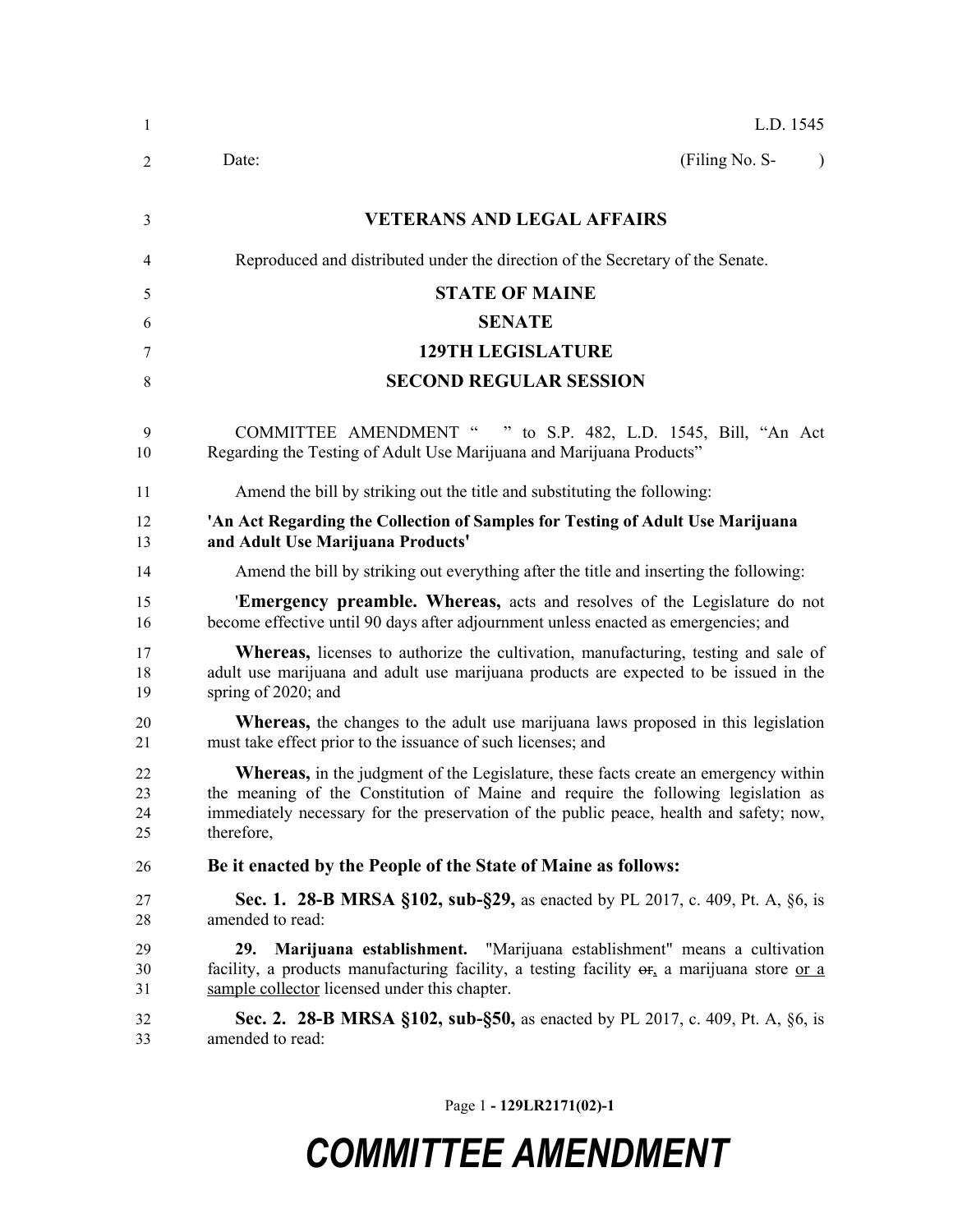**50. Sample.** "Sample" means: A. An amount of marijuana or an amount of a marijuana product provided to a testing facility by a marijuana establishment or other person for testing or research and development purposes in accordance with subchapter 6; B. An amount of adult use marijuana or an amount of an adult use marijuana product collected from a licensee by the department for the purposes of testing the marijuana or marijuana product for product quality control purposes pursuant to section 512, subsection 2; C. An amount of adult use marijuana provided by a cultivation facility to another 10 licensee for business or marketing purposes pursuant to section 501, subsection 8; or D. An amount of adult use marijuana or an amount of an adult use marijuana product provided to another licensee by a products manufacturing facility for business or 13 marketing purposes pursuant to section 502, subsection 6.; 14 E. An amount of marijuana or an amount of a marijuana product collected by a sample collector licensee and provided to a testing facility for testing consistent with 16 the requirements of section 503-A; or F. An amount of adult use marijuana or an amount of an adult use marijuana product collected by a cultivation facility licensee, products manufacturing facility licensee or marijuana store licensee, or an employee of the licensee, and provided to a testing facility for testing consistent with the requirements of section 604-A. This paragraph is repealed October 1, 2021. **Sec. 3. 28-B MRSA §102, sub-§50-A** is enacted to read: **50-A. Sample collector.** "Sample collector" means a person licensed under this chapter to collect samples of marijuana and marijuana products for testing and to transport and deliver those samples to a testing facility for testing. **Sec. 4. 28-B MRSA §102, sub-§53,** as enacted by PL 2017, c. 409, Pt. A, §6, is amended to read: **53. Testing or test.** "Testing" or "test" means the research and analysis of marijuana, marijuana products or other substances for contaminants, safety or potency. "Testing" or "test" includes the collection of samples of marijuana and marijuana products for testing purposes, but does not include cultivation or manufacturing. **Sec. 5. 28-B MRSA §201,** as enacted by PL 2017, c. 409, Pt. A, §6, is amended to read: **§201. License process; license types** The department, upon receipt of an application in the prescribed form that meets all applicable requirements for licensure under this chapter and the rules adopted pursuant to this chapter, shall issue to the applicant a conditional license to operate one or more of the following types of marijuana establishments or shall deny the application in accordance with section 206:

Page 2 **- 129LR2171(02)-1**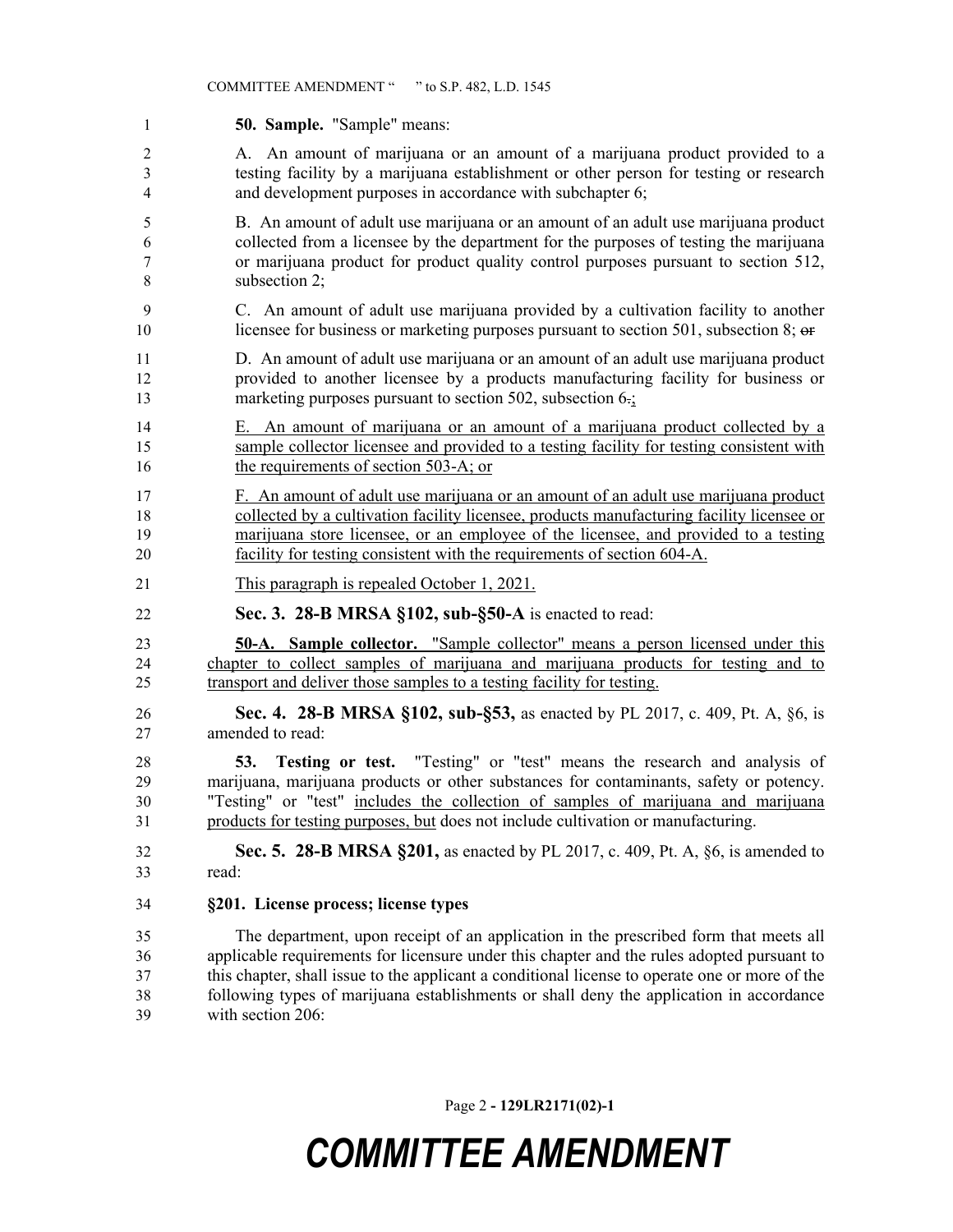**1. Cultivation facility.** Consistent with the requirements and restrictions of section 205, subsection 2, paragraph A and subchapter 3, a cultivation facility license; **2. Testing facility.** Consistent with the requirements and restrictions of section 205, subsection 2, paragraph B and section 503, subsection 2, a testing facility license; **3. Products manufacturing facility.** A products manufacturing facility license; or **4. Marijuana store.** Consistent with the restrictions of section 205, subsection 2, paragraph C, a marijuana store license.; or **5. Sample collector.** Consistent with the requirements and restrictions of section 205, subsection 2, paragraph B and section 503-A, a sample collector license. Except as provided in section 205, the department may not impose any limitation on the number of each type of license that it issues to a qualified individual applicant or on the total number of each type of license that it issues to qualified applicants pursuant to this chapter. **Sec. 6. 28-B MRSA §205, sub-§2, ¶B,** as enacted by PL 2017, c. 409, Pt. A, §6 and amended by c. 452, §37, is further amended to read: B. If the applicant has applied for the issuance or renewal of a testing facility license or sample collector license, the applicant may not be a caregiver or registered caregiver or have an interest in a registered dispensary, a cultivation facility license, a products manufacturing facility license or a marijuana store license. If the applicant has applied for the issuance or renewal of any license under this chapter that is not a testing facility license or a sample collector license, the applicant may not have an interest in a testing facility license or a sample collector license. An applicant that meets the requirements for the issuance of a testing facility license under this chapter and the requirements of this paragraph may apply for and be issued multiple testing facility licenses. For purposes of this paragraph, "interest" means an equity ownership interest or a partial equity ownership interest or any other type of financial interest, including, but not limited to, being an investor or serving in a management position; and **Sec. 7. 28-B MRSA §205, sub-§4, ¶B,** as enacted by PL 2017, c. 409, Pt. A, §6, is amended to read: B. The department shall prepare and furnish to applicants, municipalities and the Maine Land Use Planning Commission a certification form by which the municipality may certify to the department that the applicant has obtained local authorization as required by section 402, subsection 3, paragraph B or, in the case of a marijuana establishment to be located in the unorganized and deorganized areas, the Maine Land Use Planning Commission may certify to the department that the applicant has obtained local authorization as required by section 403, subsection 3, paragraphs B and C. Notwithstanding any provision of this chapter to the contrary, applicants for a sample collector license are not required to seek local authorization prior to issuance of an active license by the department but must submit all other information required by the department under this chapter and the rules adopted pursuant to this chapter. **Sec. 8. 28-B MRSA §207, sub-§3-A** is enacted to read:

Page 3 **- 129LR2171(02)-1**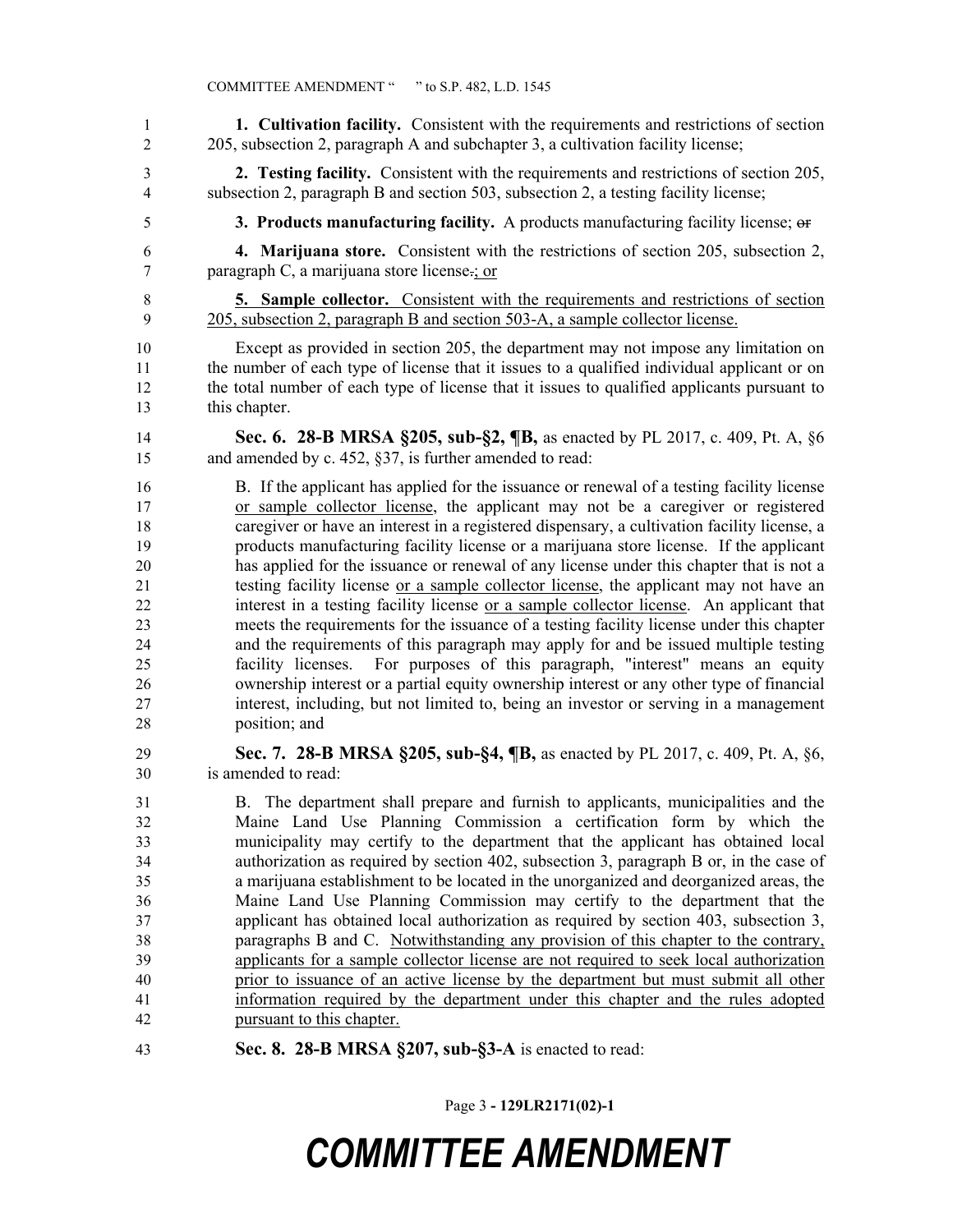**3-A. Fees for sample collectors.** For a sample collector license, the department shall require payment of an application fee of \$100 and a license fee of not more than \$250.

 **Sec. 9. 28-B MRSA §209, sub-§5, ¶A,** as enacted by PL 2017, c. 409, Pt. A, §6, is amended to read:

 A. The department may not issue an active license to a licensee seeking renewal of a license until the licensee obtains local authorization as required by section 402, subsection 3, paragraph B or, in the case of a marijuana establishment located in the unorganized and deorganized areas, as required by section 403, subsection 3, paragraphs B and C, pays the applicable license fee required under section 207 and meets all other applicable requirements for the issuance of an active license under section 205, subsection 4. Notwithstanding any provision of this chapter to the contrary, a sample collector licensee is not required to seek local authorization as a condition for renewal of that license by the department but must submit all other information required by the department under this chapter and the rules adopted pursuant to this chapter.

 **Sec. 10. 28-B MRSA §401, last ¶,** as enacted by PL 2017, c. 409, Pt. A, §6, is amended to read:

 Notwithstanding any other provision of law to the contrary, a municipal ordinance regulating marijuana establishments within the municipality adopted pursuant to this subchapter is not subject to the requirements or limitations of Title 7, chapter 6 or 8-F. Nothing in this subchapter may be construed to require an applicant for a sample collector license or a sample collector licensee to seek local authorization prior to the issuance or renewal of an active license.

 **Sec. 11. 28-B MRSA §503, sub-§3,** as enacted by PL 2017, c. 409, Pt. A, §6, is amended to read:

 **3. Compliance with testing protocols, standards and criteria.** A testing facility shall follow all testing protocols, standards and criteria adopted by rule by the department for the testing of different forms of marijuana and marijuana products; determining batch size; sampling; testing validity; and approval and disapproval of tested marijuana and marijuana products. A testing facility may use a sample collector for the collection of samples for mandatory testing as long as the testing facility's operating plan and standard operating procedures indicate the use of a sample collector for that purpose.

 **Sec. 12. 28-B MRSA §503, sub-§8,** as enacted by PL 2017, c. 409, Pt. A, §6 and amended by c. 452, §37, is further amended to read:

 **8. Independence of testing facility interest.** A person with an interest in a testing facility may not be a caregiver or a registered caregiver or have an interest in a registered dispensary, a marijuana store license, a cultivation facility license or a products manufacturing facility license, but may hold or have an interest in multiple testing facility or sample collector licenses. A person who is a caregiver or a registered caregiver or who has an interest in a registered dispensary, a marijuana store license, a cultivation facility license or a products manufacturing facility license may not have an interest in a testing

Page 4 **- 129LR2171(02)-1**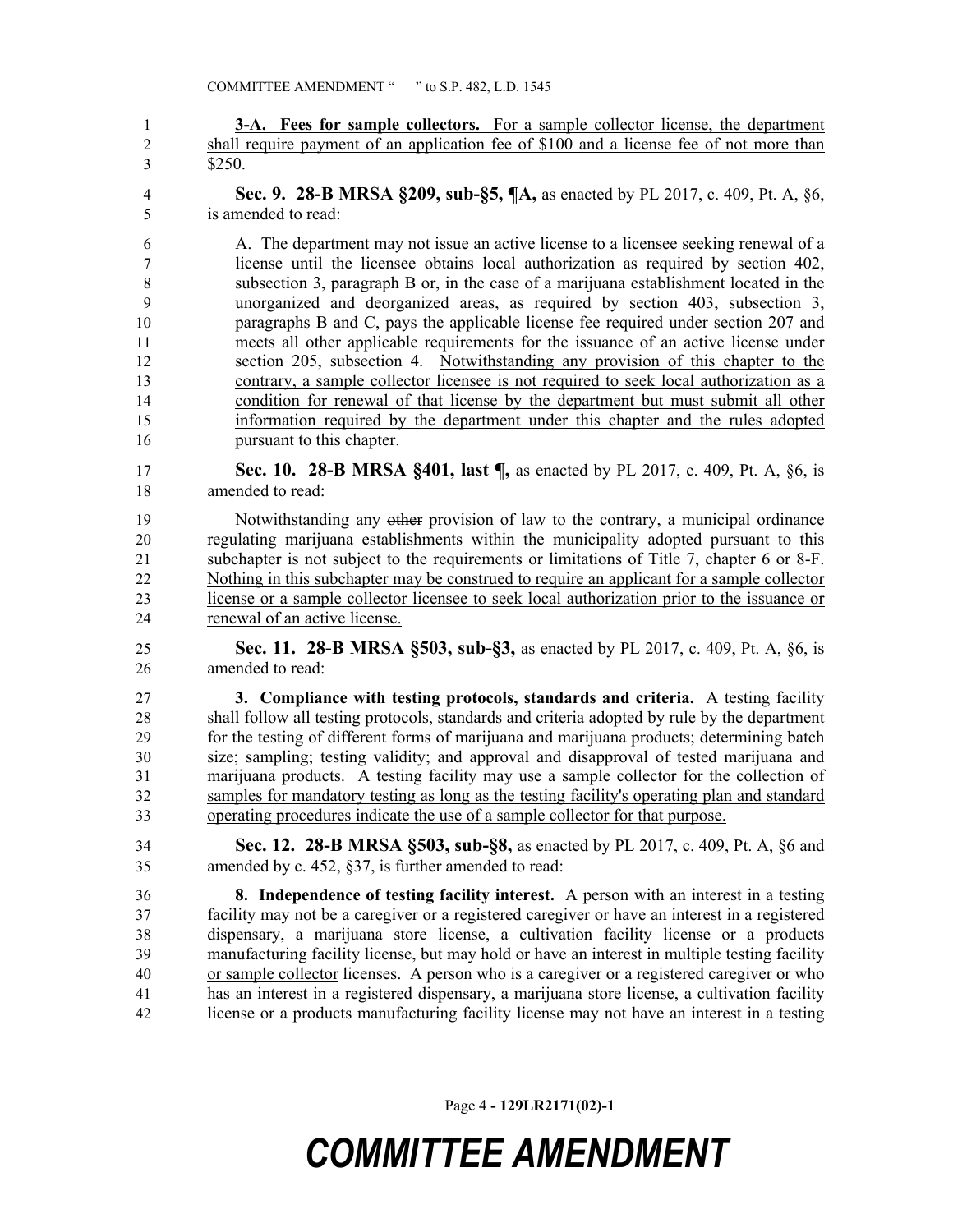- facility or sample collector license. As used in this subsection, "interest" has the same meaning as in section 205, subsection 2, paragraph B.
- **Sec. 13. 28-B MRSA §503-A** is enacted to read:
- **§503-A. Operation of sample collectors**
- A sample collector shall operate in accordance with the provisions of this section and the rules adopted pursuant to this chapter.

 **1. Authorized operation.** A sample collector is authorized to collect samples of marijuana and marijuana products from a marijuana establishment for mandatory and other testing by a testing facility and to transport and deliver those samples to the testing facility for those purposes. A sample collector may operate as an independent contractor or employee of a testing facility or as an employee of a business entity that employs 2 or more sample collectors and that is not a cultivation facility, a products manufacturing facility, a marijuana store, a registered caregiver, a registered dispensary or a manufacturing facility as defined in Title 22, section 2422, subsection 4-R.

 **2. Compliance with sampling protocols, standards and criteria.** A sample collector shall follow all sampling protocols, standards and criteria adopted by rule or otherwise approved by the department for the sampling of different forms of marijuana and marijuana products.

- **3. Record keeping.** A sample collector shall maintain records of all business transactions in accordance with the record-keeping requirements of section 511 and section 602, subsections 2 and 3.
- **4. Disposal of marijuana and marijuana products.** A sample collector shall dispose of or destroy used, unused and waste marijuana and marijuana products in accordance with rules adopted by the department.

 **5. Independence of sample collector interest.** A person with an interest in a sample collector license may not be a caregiver or a registered caregiver or have an interest in a registered dispensary, a marijuana store license, a cultivation facility license or a products manufacturing facility license but may hold or have an interest in a business entity that employs 2 or more sample collectors, in a testing facility license or in multiple testing facility licenses. A person who is a caregiver or a registered caregiver or who has an interest in a registered dispensary, a marijuana store license, a cultivation facility license or a products manufacturing facility license may not have an interest in a sample collector license. As used in this subsection, "interest" has the same meaning as in section 205, subsection 2, paragraph B.

 **6. Tracking.** In accordance with the requirements of section 105, a sample collector shall track all adult use marijuana and adult use marijuana products it collects from a licensee for testing purposes from the point at which the marijuana or marijuana products are collected from a licensee to the point at which the marijuana or marijuana products are delivered to a testing facility or the marijuana or marijuana products are disposed of or destroyed.

 **7. Rules.** The department shall adopt rules regarding the licensing and operation of sample collectors pursuant to this chapter, including, but not limited to, rules establishing

Page 5 **- 129LR2171(02)-1**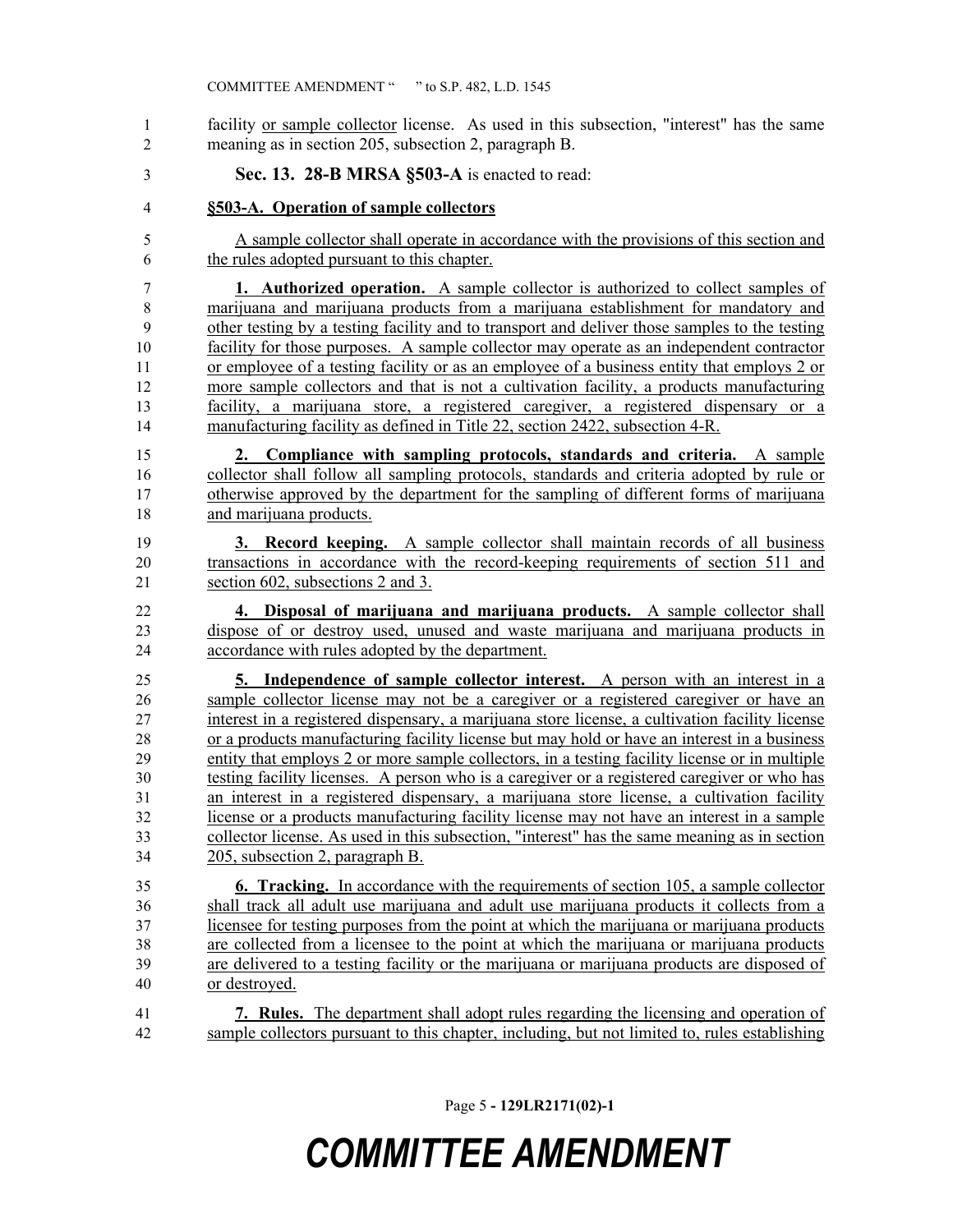licensing requirements, acceptable sample collection methods, sample collector record keeping, documentation and business practices, and standards for the disposal of used, unused and waste marijuana and marijuana products. Rules adopted pursuant to this subsection are routine technical rules as defined in Title 5, chapter 375, subchapter 2-A.

 **Sec. 14. 28-B MRSA §604,** as enacted by PL 2017, c. 409, Pt. A, §6, is amended to read:

#### **§604. Sampling Sample collection for testing**

8 If Except as provided in section 604-A, if a test to be performed by a testing facility is a mandatory test under section 602, an employee or designee of the testing facility or a 10 sample collector must perform the sampling collect the sample required for the test. If a test to be performed by a testing facility is not a mandatory test, the owner of the 12 marijuana or marijuana product, or a designee of the owner, may perform the sampling collect the sample required for the test.

- **Sec. 15. 28-B MRSA §604-A** is enacted to read:
- **§604-A. Sample collecting for mandatory testing by licensee**

 **1. Sample collecting by licensee authorized; rules.** Notwithstanding any provision of this chapter to the contrary, a cultivation facility licensee, products manufacturing facility licensee or marijuana store licensee, or an employee of such licensee, may collect samples of the licensee's adult use marijuana or adult use marijuana products for mandatory testing under section 602 and may deliver those samples to a testing facility 21 for testing. The department shall adopt rules regarding the collection of samples of adult use marijuana and adult use marijuana products for mandatory testing by a licensee or an employee of a licensee as authorized under this section, which must include, but are not limited to:

- A. The establishment of sample collecting processes, protocols and standards, which must be complied with by the licensee and its employees in collecting samples of adult use marijuana and adult use marijuana products for testing purposes;
- B. Requirements for the licensee to provide video, onsite or other demonstration of its sample collecting practices to ensure compliance with paragraph A;

 C. Provisions authorizing the department to conduct audits of adult use marijuana or adult use marijuana products that were tested using samples collected by the licensee or its employees pursuant to this section, with all costs of the audits to be paid for by the licensee;

 D. Requirements for the transportation, delivery and transfer of samples of adult use marijuana and adult use marijuana products collected by the licensee or an employee of the licensee to a testing facility, which must require the in-person transfer of the samples by the licensee or an employee of the licensee to the testing facility licensee or an employee of the testing facility licensee;

 E. A prohibition on the intentional tampering with or interference in the mandatory testing process or auditing process by a licensee or an employee of the licensee, which, notwithstanding any provision of this chapter to the contrary, may be treated by the department as constituting a major license violation affecting public safety and

Page 6 **- 129LR2171(02)-1**